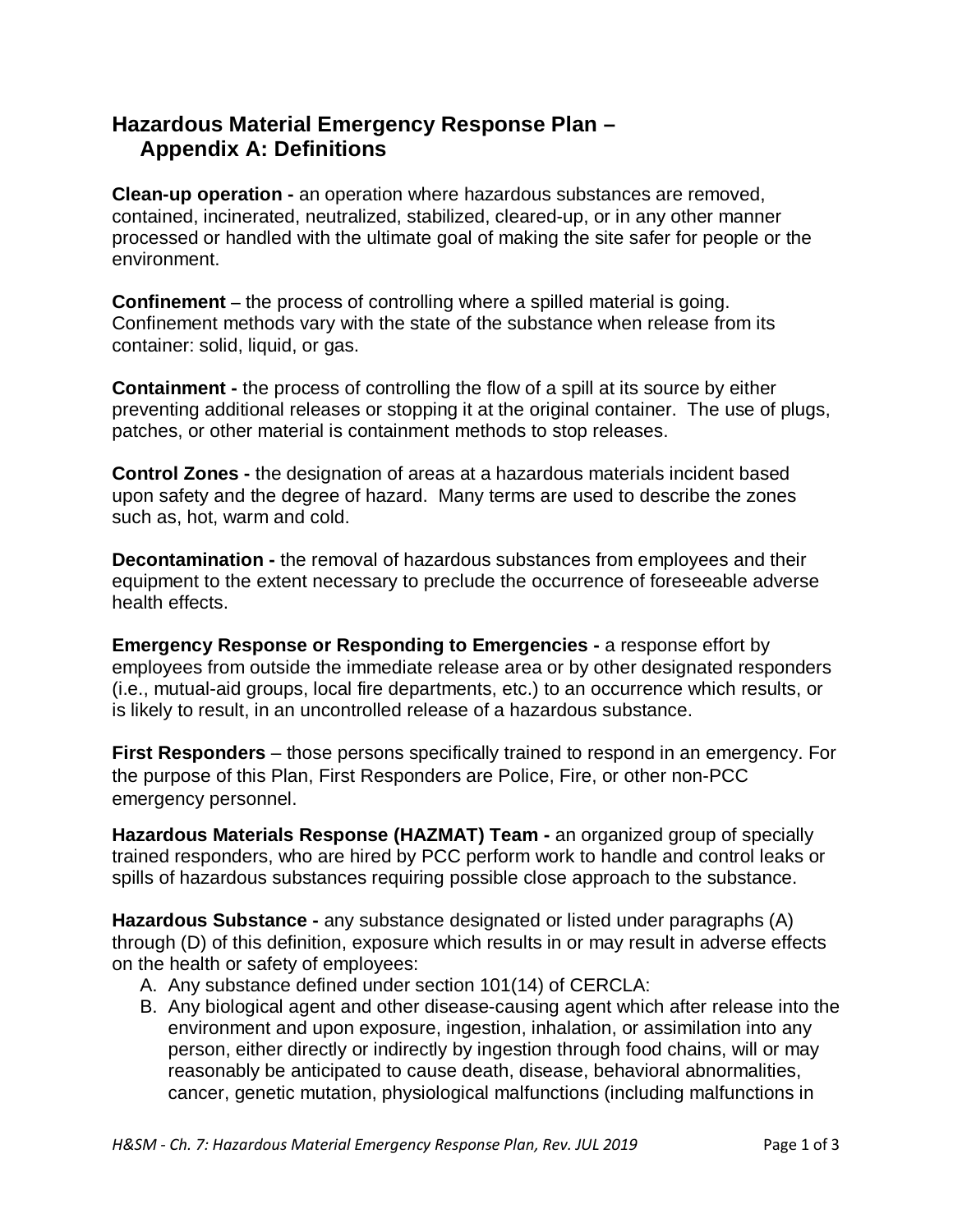reproduction) or physical deformations in such persons or their offspring;

- C. Any substance listed by the U.S. Department of Transportation as hazardous materials under 49 CFR 172.101 and appendices; and
- D. Hazardous waste as herein defined.

## **Hazardous waste** -

- A. A waste or combination of wastes as defined in 40 CFR 261.3, or
- B. Those substances defined as hazardous wastes in 49 CFR 171.8.

**Health hazard -** a chemical or a pathogen where acute or chronic health effects may occur in exposed employees. It also includes stress due to temperature extremes. The term **health hazard** includes chemicals that are classified in accordance with the Hazard Communication Standard, 29 CFR 1910.1200, as posing one of the following hazardous effects: Acute toxicity (any route of exposure); skin corrosion or irritation; serious eye damage or eye irritation; respiratory or skin sensitization; germ cell mutagenicity; carcinogenicity; reproductive toxicity; specific target organ toxicity (single or repeated exposure); aspiration toxicity or simple asphyxiant. (*See* Appendix A to 1910.1200 - Health Hazard Criteria (Mandatory) for the criteria for determining whether a chemical is classified as a health hazard.)

**IDLH** or **Immediately dangerous to life or health -** an atmospheric concentration of any toxic, corrosive or asphyxiant substance that poses an immediate threat to life or would cause irreversible or delayed adverse health effects or would interfere with an individual's ability to escape from a dangerous atmosphere.

**Incident -** an occurrence or event, either human-caused or natural phenomena, that requires action by emergency response personnel to prevent or minimize loss of life or damage to property and/or natural resources.

**Instructional Support Technician (IST)** – a PCC employee who has specific job duties regarding the procurement, use, and disposal of chemicals for a given department or work area.

**Oxygen deficiency -** that concentration of oxygen by volume below which atmosphere supplying respiratory protection must be provided. It exists in atmospheres where the percentage of oxygen by volume is less than 19.5 percent oxygen.

**Permissible exposure limit -** the exposure, inhalation or dermal permissible exposure limit specified in 29 CFR Part 1910, Subparts G and Z.

**Personal Protective Equipment -** equipment and clothing designed to protect the wearer from potential exposure to hazardous materials.

**Post Emergency Response -** that portion of an emergency response performed after the immediate threat of a release has been stabilized or eliminated and clean-up of the site has begun. If post emergency response is performed by an employer's own employees who were part of the initial emergency response, it is considered to be part